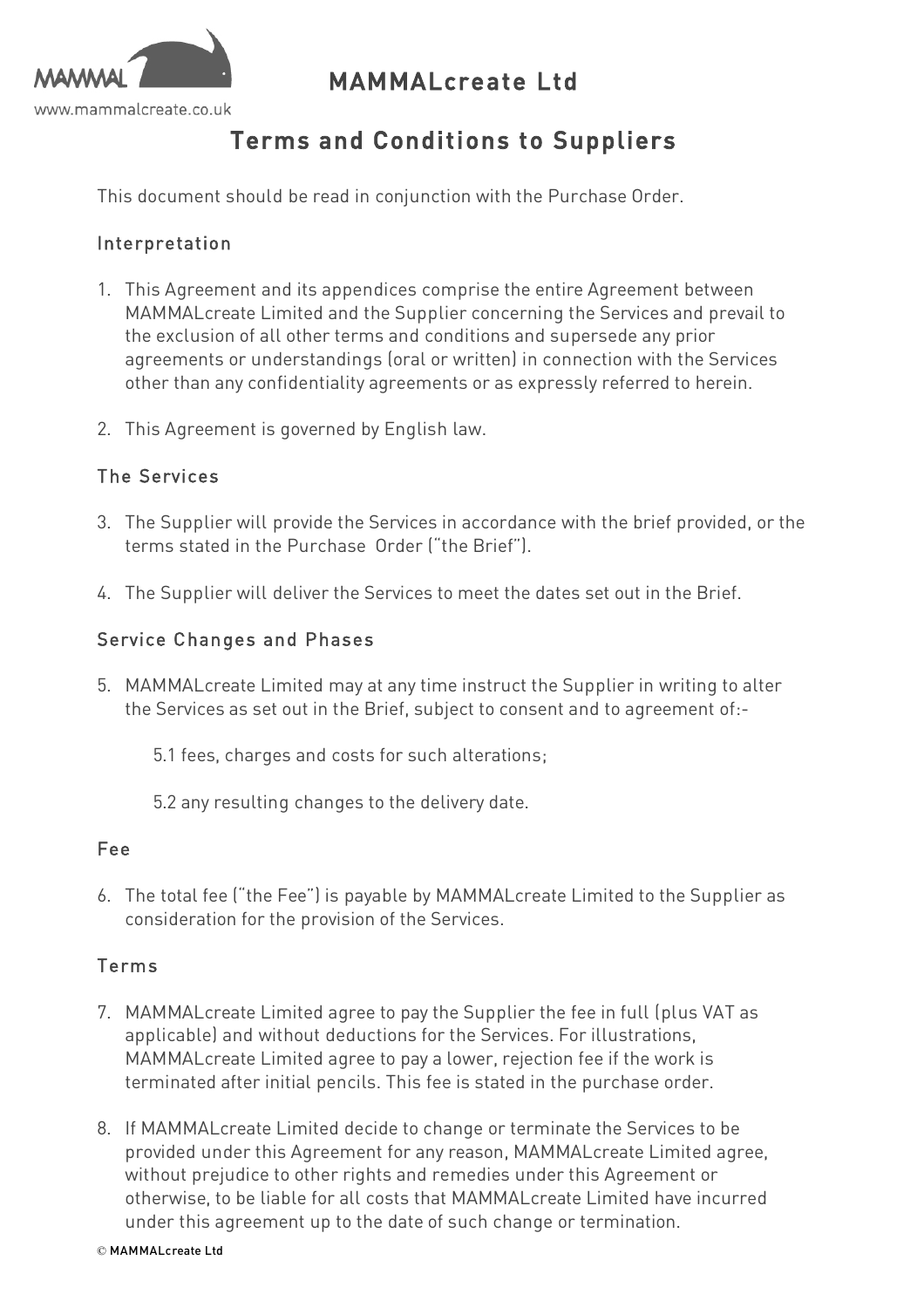## IPR, Credits, Third Parties

- 9. The Supplier undertakes to assign their entire copyright in the products of the Services to MAMMALcreate Limited for the full period of such rights upon receipt by the Supplier of the Fee (and any sums due under this Agreement) in full. Such assignment will be in such form as MAMMALcreate Limited may reasonably require and MAMMALcreate Limited may approve (which approval will not be unreasonably withheld)
- 10. The Supplier will indemnify MAMMALcreate Limited from all claims of any description made by any person alleging that the provision of the Services or any part thereof infringes or is likely to infringe any intellectual property right (including any moral right) save if and to the extent that any of such claims arise as a result of any act or omission by MAMMALcreate Limited.
- 11. The Supplier will not use all or part or any excerpts (including stills) of material produced for the Services for marketing or publicity purposes, except where written permission is given by MAMMALcreate Limited.

## Termination

12. The Supplier or MAMMALcreate Limited may, by notice in writing, to the other party, terminate this Agreement with immediate effect if:

12.1 The other party commits or causes to be committed any breach of its obligations under this Agreement and either the breach (being capable of remedy) is not remedied within 7 days of receipt of a written notice specifying the breach and requiring its remedy, or the breach is not capable of remedy, or the breach is a material breach or a breach of a material term;

12.2 The other party commits an act of insolvency, is unable to pay its debts as or when they fall due, or makes any composition or arrangement with its creditors, or goes into liquidation or any order is made or resolution is passed for its winding up (except for the purpose of a solvent amalgamation or reconstruction), or it ceases or prepares to cease trading, or suffers the appointment of a receiver, administrative receiver, administrator or similar officer over the whole or part of its assets.

13. Termination of this Agreement will be without prejudice to any rights accruing or already accrued at the date of termination.

### Miscellaneous

- 14. MAMMALcreate Limited and the Supplier will indemnify the other from any claims of personal injury arising from the other party's alleged negligence or other default.
- 15. Save as may be required by compulsion of law, or as may be in the public domain, or is known to a party independently of the other otherwise than as a result of